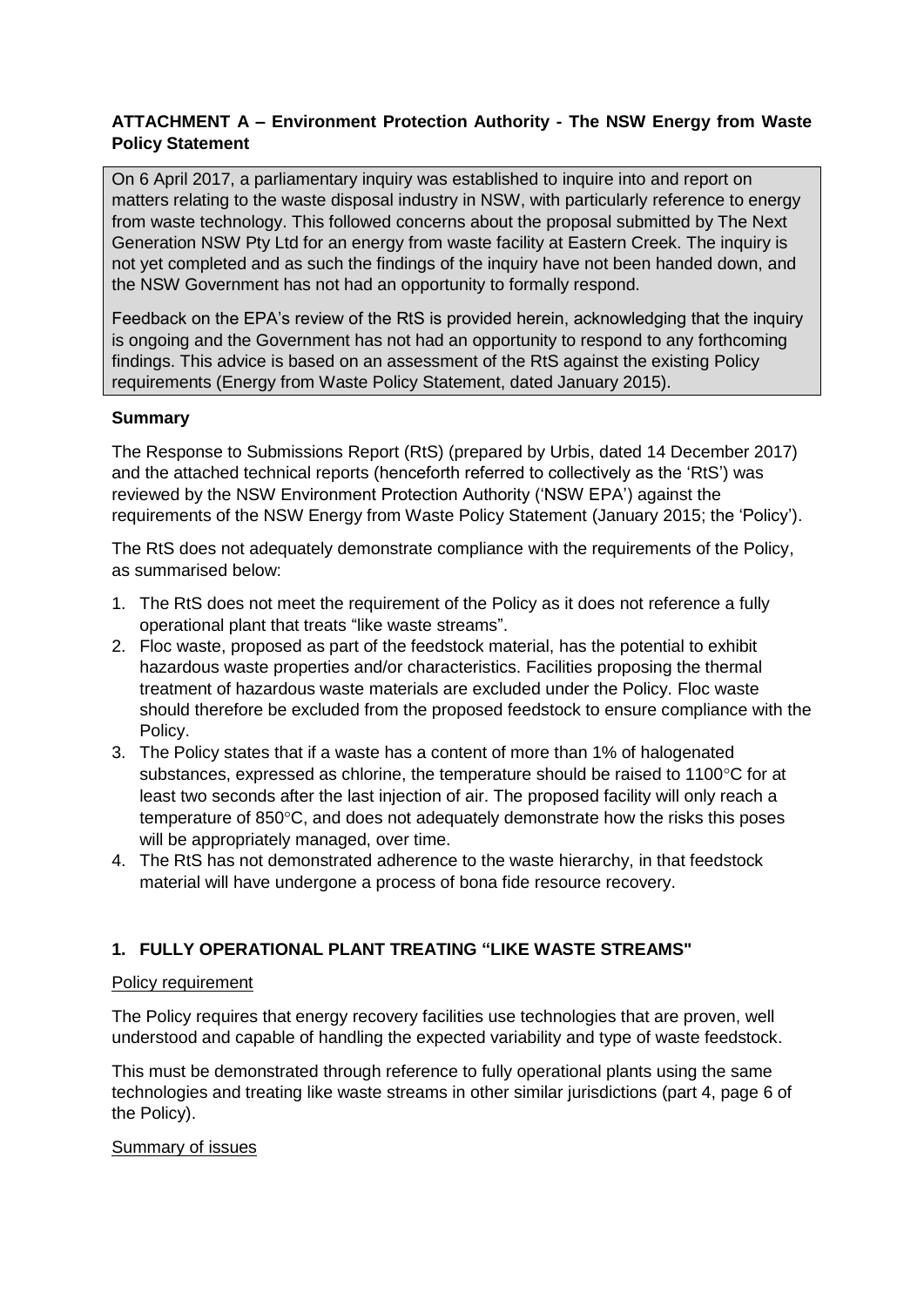The RtS selects Ferrybridge as the reference facility for this proposal. Whilst this represents similar technology in a like jurisdiction, the waste feedstock is significantly different.

The RtS provides information on the design waste specification at Ferrybridge which is comprised of 60% Solid Recovered Fuel (SRF) from municipal solid waste, 30% mixed Commercial & Industrial waste (C&I) and 10% specified waste (wood waste from Construction & Demolition(C&D) sources). The RtS does not provide information on actual feedstock material used during plant operation.

Based on information supplied by Arup Pty Ltd, who were engaged by the EPA and the NSW Department of Planning and Environment to undertake a technical review of the RtS, SRF represents 100% of the waste feedstock material being used by the Ferrybridge facility during operation. This information was acquired by Arup by submitting a request for waste return information for the Ferrybridge facility, to the UK Environment Agency.

The following table provides a comparative summary of the waste feedstock composition provided in the Ferrybridge design waste specification and included in the RtS, the operational waste feedstock composition at Ferrybridge as informed by Arup's technical assessment, and the fuel mix provided in the RtS for the proposed facility. Note that waste percentages for the TNG fuel mix have been rounded to the nearest figure.

|                      | Ferrybridge design | Ferrybridge      | RtS proposed fuel |
|----------------------|--------------------|------------------|-------------------|
|                      | data               | operational data | mix               |
| <b>SRF</b>           | 60%                | 100%             | $0\%$             |
| C&I waste            | 30%                | $0\%$            | 41%               |
| <b>MRF</b> residual  | 0%                 | 0%               | 12%               |
| Specified waste      | < 10%              | 0%               | $12\%$ *          |
| (largely wood waste) |                    |                  |                   |
| CRW (sourced from    | $0\%$              | $0\%$            | <b>20%</b>        |
| mixed C&D)           |                    |                  |                   |
| Floc waste           | 0%                 | 0%               | 15%               |

*\*The average amount of wood waste in the designed fuel mix will be significantly higher at 30%.* 

SRF undergoes a high level of processing and is homogenised prior to being used for energy recovery, which ensures that air emissions and facility performance are more predictable and consistent over time.

In contrast, the facility proposed in the RtS uses no SRF as a waste feedstock, and instead proposes to use C&D waste which is highly variable. The C&D waste, along with the specified wastes, greatly increase the wood waste proportion of the feedstock above that used at Ferrybridge. This wood waste increases the ash content and can lead to higher particulate emissions which can impact the performance of the facility, including the air emissions control system.

The RtS also proposes that the facility use floc waste as a feedstock material. Under their permit, the Ferrybridge facility cannot accept these types of wastes. In addition, the EPA considers that floc has the potential to exhibit hazardous waste properties, which would exclude this waste as a feedstock under the Policy (see Issue 2 below).

The RtS claims that the differences in waste feedstocks between the Ferrybridge facility and the proposed facility are inconsequential because while the waste types are different, the chemical composition is comparable. Given that the fuel mix composition was based on the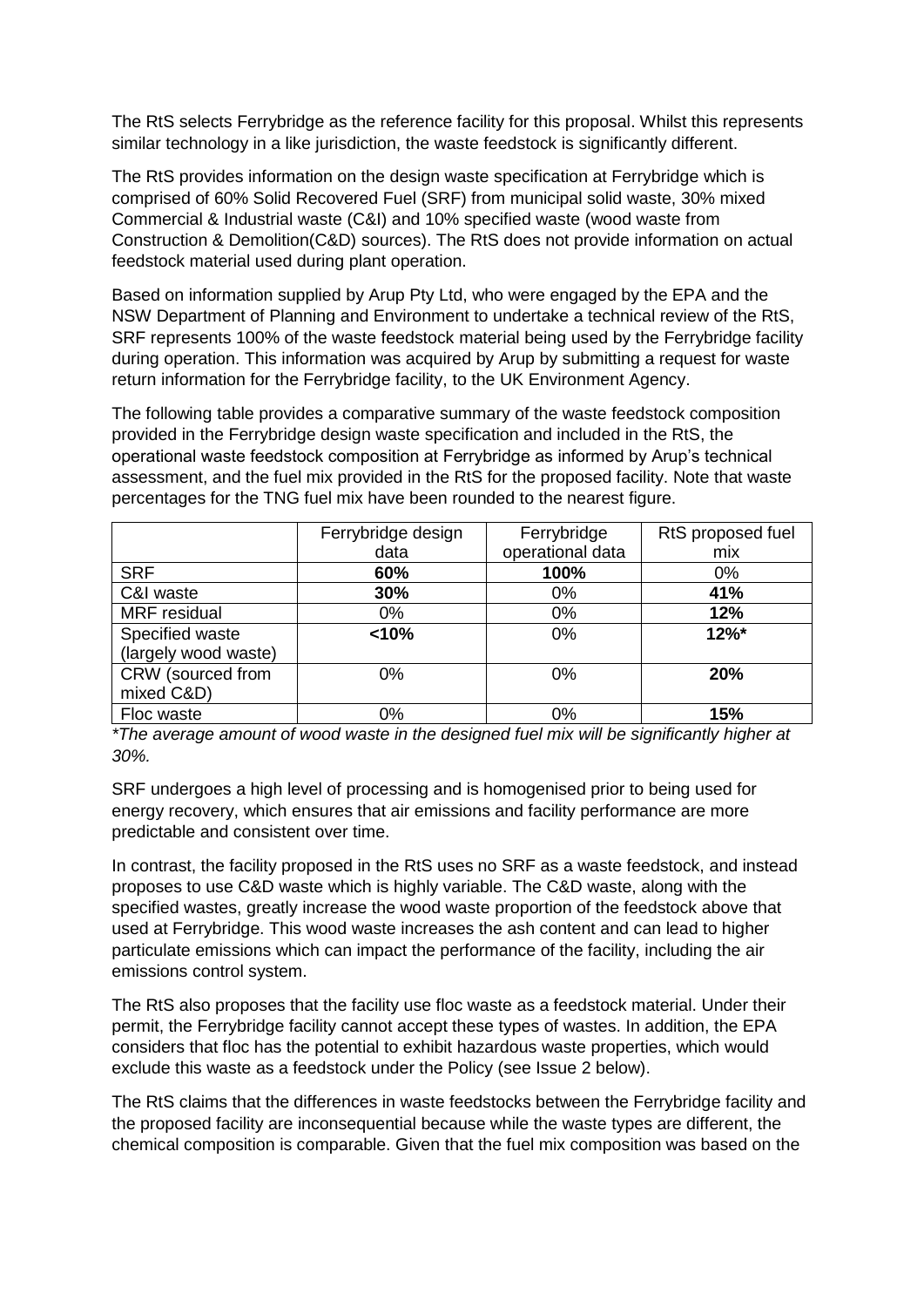Ferrybridge design waste specification, and not actual operation waste feedstock data the RtS does not provide sufficient evidence to support this claim.

It is further noted that a comparison of operational parameters (e.g. carbon, nitrogen, oxygen) as provided in the RtS, is not a robust comparison of chemical characteristics. Key, potential contaminants (e.g. heavy metals, volatile substances) are not included in this analysis but are important in understanding the potential risk profile and suitability of the waste feedstock.

#### Key risks

The reference facility requirement is a key Policy requirement. It provides a means of assessing whether proposed energy from waste technologies are proven and capable of safely handling waste feedstock material.

The reference facility requirement is one line of evidence (in tandem with air emissions modelling and human health risk assessment) to assess potential risks to human health and the environment, and minimise any potentially harmful emissions, by-products and residues.

The failure to address the reference facility requirements increases the uncertainty of the medium to long term operational and environmental risks posed by this facility.

#### Minimum provisions to meet Policy requirements

To meet the requirements of the Policy, the feedstock at the proposed facility must treat "like waste streams" to the Ferrybridge facility. Based on information supplied as part of this review, a "like waste stream" would be 100% SRF of a similar source and composition to Ferrybridge.

### **2. EXCLUDED FEEDSTOCK MATERIAL**

### Policy requirement

Facilities proposing the thermal treatment of potentially hazardous waste materials are not considered to be undertaking genuine energy recovery and are excluded under the Policy (part 2, page 3 of the Policy).

### Summary of issues

The EPA considers floc waste to be highly variable and has the potential to exhibit hazardous waste properties and/or characteristics, depending on the source and processing of the material. The RtS does not provide adequate information about the source, composition and temporal variability of the floc waste for the EPA to be satisfied that it is not hazardous.

The composition audit prepared by Anne Prince Consulting as part of the RtS identifies the composition of floc waste as mainly *Fines* (58.1%). There is no explanation of what this category includes, as well as the potential for variability in the floc material over time.

In addition, under their permit the Ferrybridge facility cannot accept these types of wastes (see Issue 1 above).

#### Key risks

The thermal treatment of floc waste may result in harmful air emissions and/or contaminants in ash and slag by-products which have the potential to cause harm if not properly managed.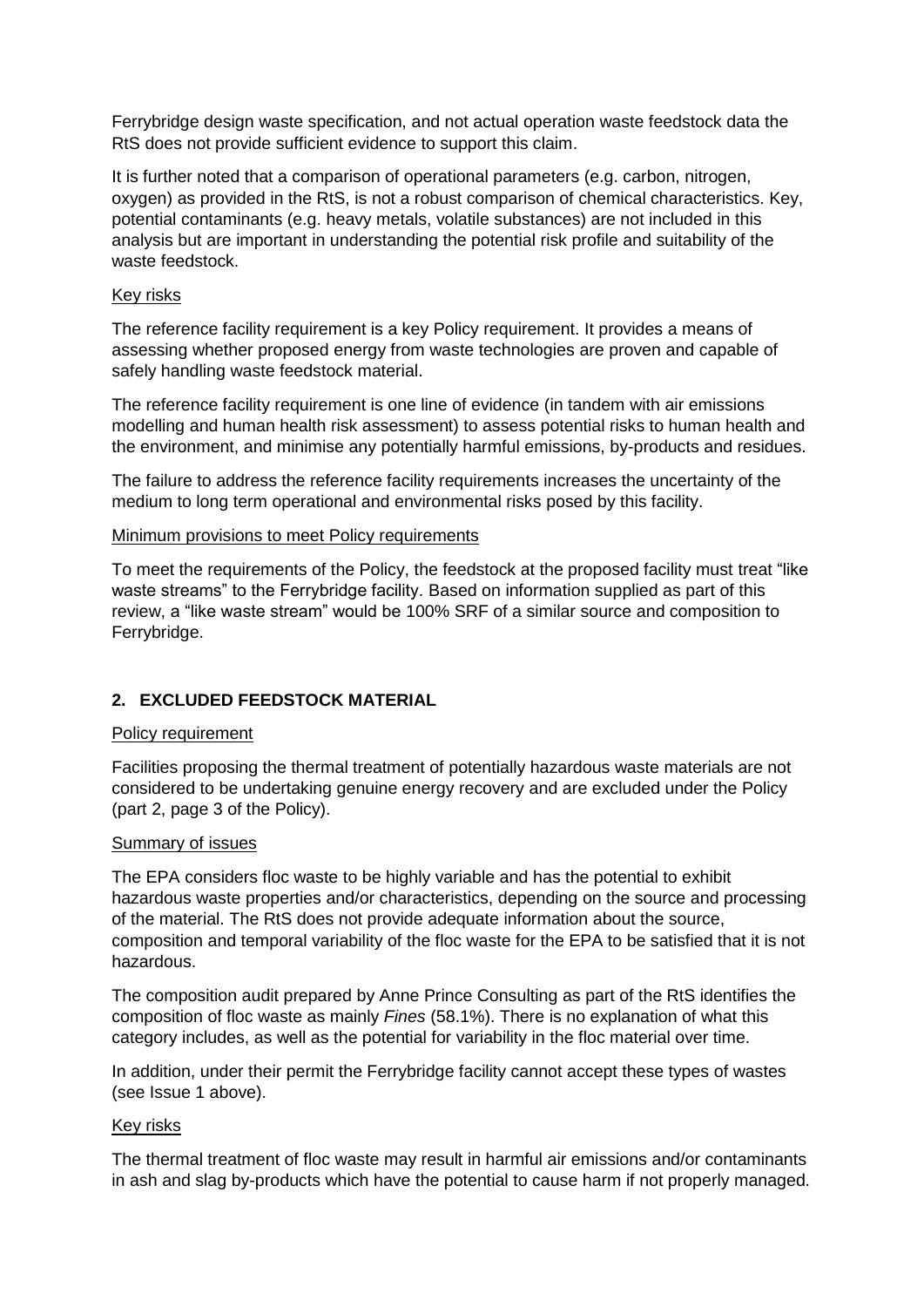#### Minimum provisions to meet Policy requirements

To meet the requirements of the Policy, the proposed facility must not use floc waste as a feedstock material.

# **3. TEMPERATURE REQUIREMENTS AND HALOGENATED SUBSTANCES**

### Policy requirement

If a waste has a content of more than 1% of halogenated substances, expressed as chlorine, the temperature should be raised to 1100 degrees Celsius for at least two seconds after the last injection of air (part 4, page 6 of the Policy).

### Summary of issues

Given that C&D wastes and wood wastes comprise a high proportion of the proposed feedstock material, potential halogenated substances such as plastic wastes (comprised of polyvinyl chloride (PVC)) will be present. These materials may result in chlorine levels exceeding 1% over time.

While the RtS claims that chlorine content at the facility will be maintained below 1%, the EPA does not believe that the waste composition audits and associated analysis conducted as part of the RtS were sufficiently robust to demonstrate this could be achieved over time.

Information was provided on quality control processes for the site. These processes were not detailed or robust enough to provide assurances that PVC would be removed from the feedstock material.

Given the risks, the proponent has not adequately justified the appropriateness of lower temperatures for the proposed facility.

The EPA does not believe that the RtS adequately demonstrates how risks associated with adopting the minimum temperature of  $850^{\circ}$ C will be appropriately managed, and considers that the Policy requirement to reach 1100 $\degree$ C is warranted in this instance.

### Key risks

Higher temperatures are required to ensure the destruction of harmful compounds, such as dioxins and furans, to ensure that air emissions do not pose a risk of harm to the community and the environment.

#### Minimum provisions to meet Policy requirements

To meet the requirements of the Policy, the proposed facility must either:

- (a) be raised to 1100 degrees Celsius for at least two seconds after the last injection of air, or
- (b) demonstrate to the satisfaction of the EPA that risks associated with adoption of a lower temperature are adequately managed. This may include:
	- a. undertaking a full waste feedstock characterisation, including identifying the source of the waste
	- b. conducting a detailed compositional analysis which addresses potential variability in the waste feedstock (including temporal variability)
	- c. documenting robust quality control procedures for incoming material to ensure that inappropriate waste materials are identified and removed.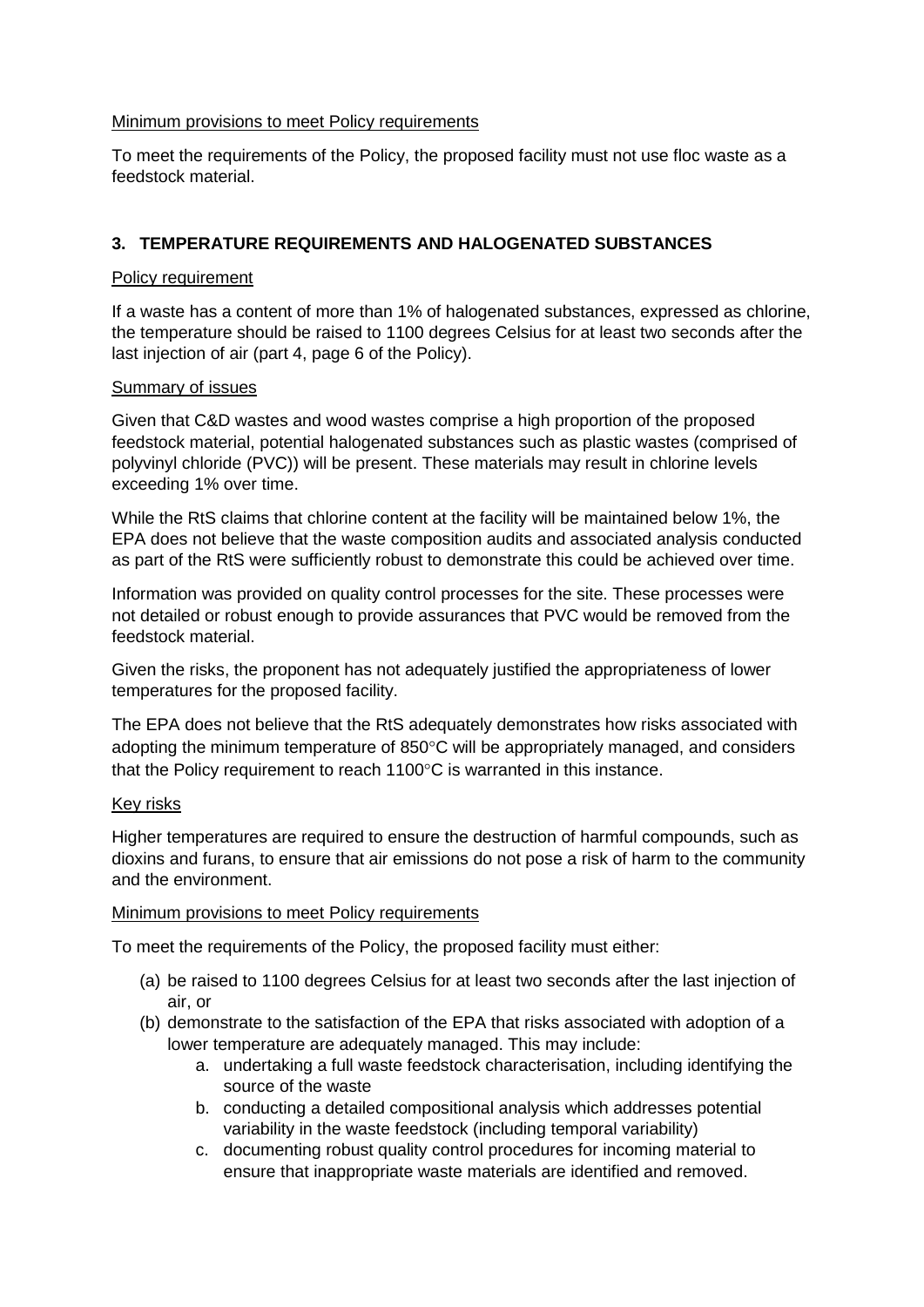# **4. ADHERENCE TO THE WASTE HIERARCHY AND RESOURCE RECOVERY CRITERIA**

#### Policy requirements

The Policy's objectives in setting resource recovery criteria are to drive the use of best practice material recovery processes and ensure that only residuals from bona-fide resource recovery operations are eligible for use as a feedstock for an energy recovery facility (part 4, page 7 of the Policy).

Table 1 of the Policy provides resource recovery criteria for key waste streams.

# Summary of issues

The RtS estimates the amount of residual waste potentially available for energy recovery in the Metropolitan Levy Area, to justify the size and throughput of the proposed facility. The methodology used to demonstrate the amount and suitability of available feedstock, and compliance with the resource recovery criteria in the Policy is inappropriate.

The methodology applied in the RtS (*Appendix J MRA Feedstock Review*) includes an estimate of residual waste available for energy recovery in the NSW Metropolitan Levy Area. It adopts a mass balance approach, using aggregated data sources including publicly available State of the Environment data (2015) and NSW EPA 2013-2014 C&I disposal audit data. State-wide resource recovery rates, or data limited to the regulated area of NSW, cannot be used to justify the resource recovery rates of any particular facility.

To ensure that only materials which have gone through a bona-fide resource recovery operation are available for energy recovery, the resource recovery criteria must be applied to each individual facility processing mixed or source separated waste streams. Furthermore, the percentage limits provided in Table 1 of the Policy can only be applied to the residual wastes once the wastes have been processed or appropriately separated, and higher order management options have been maximised. The percentages of residual wastes that can be used for energy recovery, as specified in the Policy, are maximum limits not targets.

The report states that "MRA estimated the total amount of waste that could undergo energy recovery in accordance with the EfW Policy Statement under a hypothetical scenario of full market saturation of resource recovery." Given that the forecast figures were based on a hypothetical scenario, this data cannot be relied upon. Detailed, site specific information is required for the proposed feedstock, to demonstrate compliance with the Policy.

### Key risks

The methodology adopted in the RtS undermines the intention of the resource recovery criteria. The assessment does not provide assurances that higher order waste management opportunities will not be cannibalised, and that the appropriate types of waste are available to the proposed facility.

### Minimum provisions to meet Policy requirements

Site specific information must be provided for each generator, processor or facility providing residuals from a separated source streams. The resource recovery criteria should be applied to these sites individually, to demonstrate that the appropriate type and amount of waste is being used for energy recovery. This assessment must be approved by the EPA prior to the acceptance of waste from off-site.